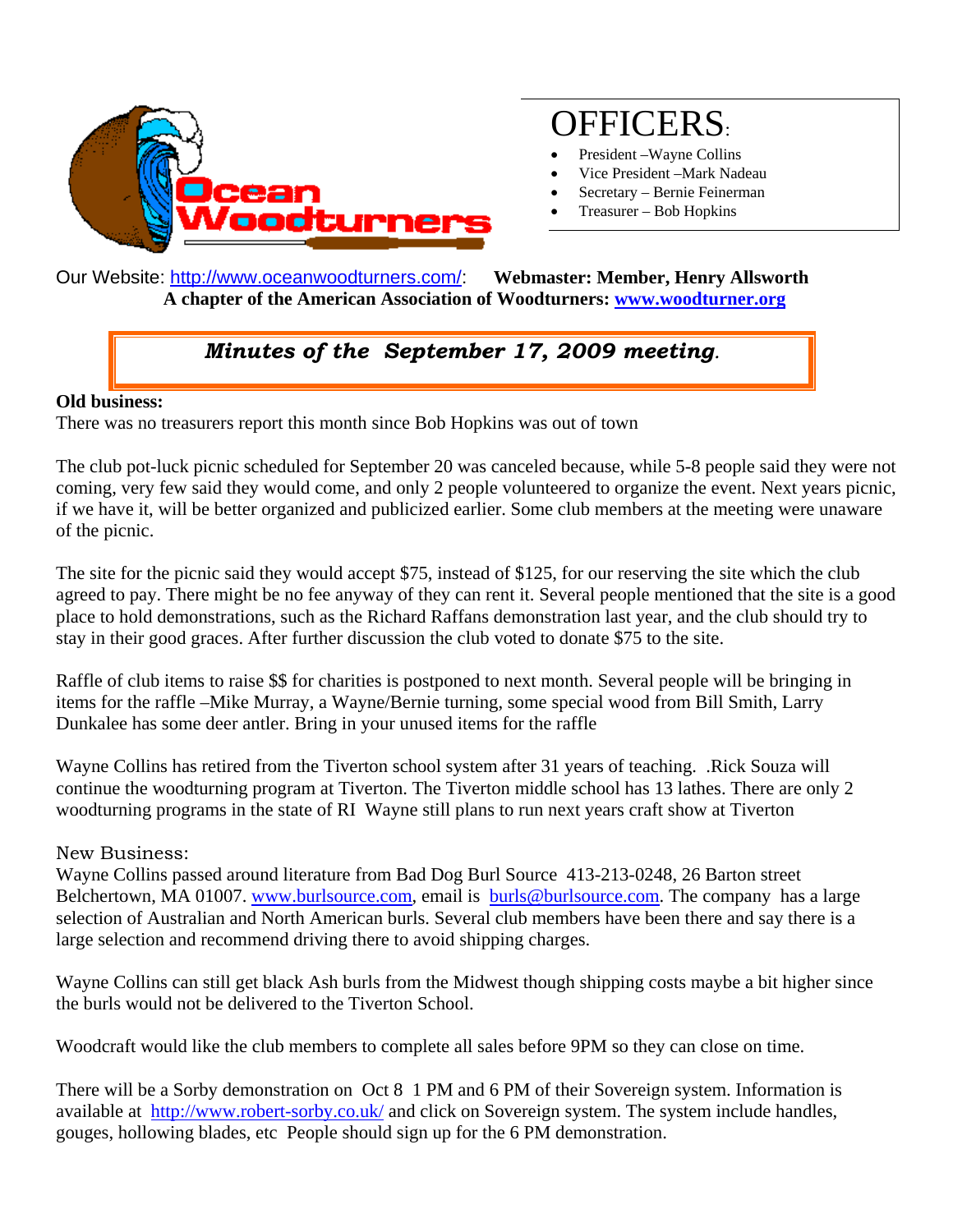Woodcraft is having an Octoberfest on Oct 24 of all their offerings . A number of club members have signed up to demonstrate and show their skills.

Linda Z. pres of CT woodturners has scheduled a meeting Sept 24 in Hartford for clubs in the area to talk about volunteering for the AAW Symposium June 16-18, 2010 in Hartford, CT. Mike Murray will go to meeting, Wayne may not be able to go to meeting

Larry Dunkalee passed around a sign up sheet for items that club members would like to see demonstrated at club meetings. Wayne suggested Christmas ornaments , other suggestions were proper safety procedures around woodturning tools, and how to get the most value from a log. So far people have asked for *Sharpening, Balancing wheels, rough turning from setup from a log, pen turning, sculptured bowls, green wood turning, finishes, lidded boxes, hunter tool & ring tools.* 

**SHOW and TELL** 







Mike Murray showed a bowl from a Cherry crotch

A cherry burl bowl that warped when drying



and a Spalted Beech natural edge bowl that ended up as a funnel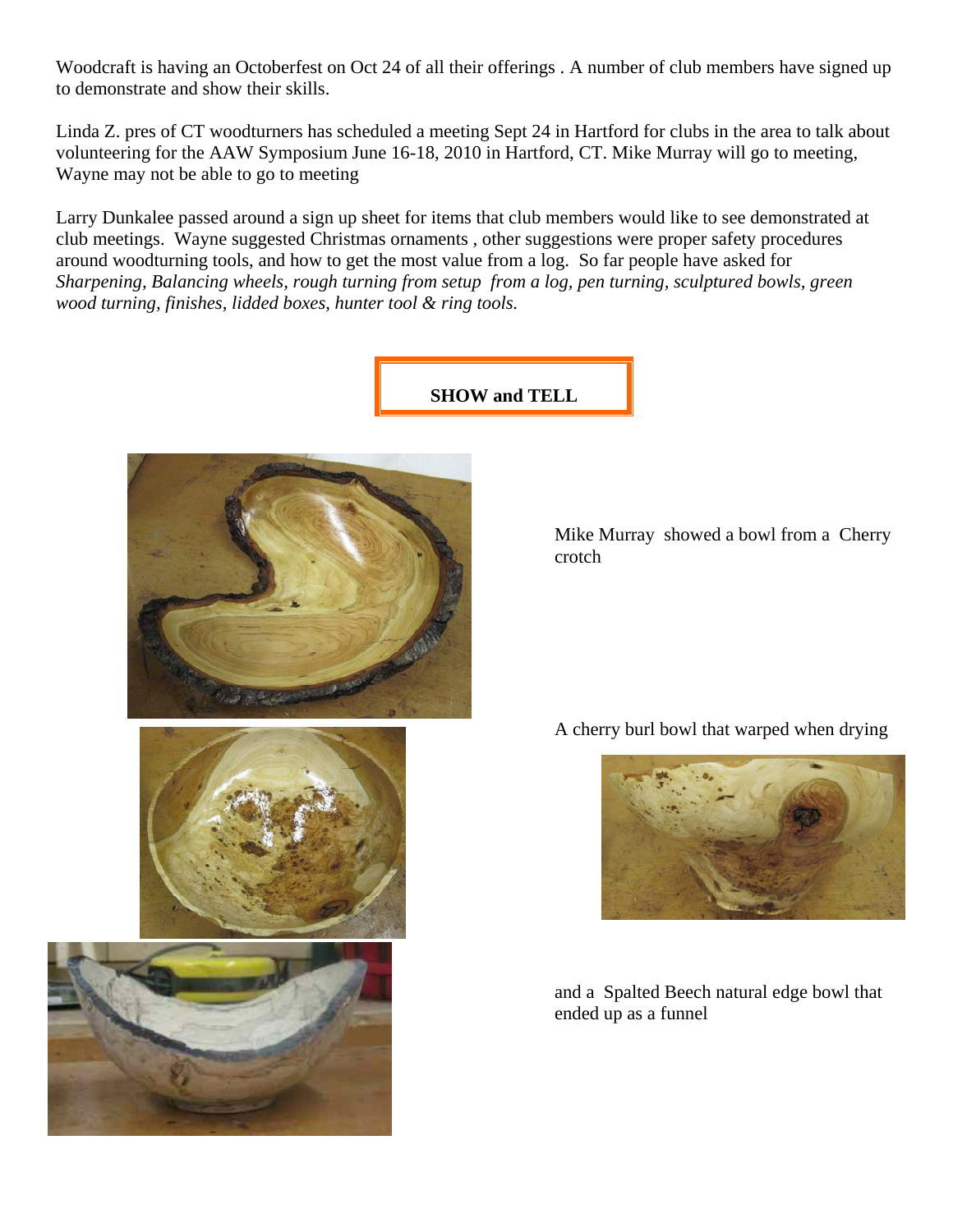

Bill Smith – showed a live Olive bowl picked up for \$3 at a consignment shop. The bowl was signed buy its maker.



Rich Lemiuex showed a hollowform from Florida(?) Rosewood. It was finished with salad bowl finish – then Beal buffed, and then refinished again



John Chaturoff displayed a wedding goblet

Several members organized a tree lumber pickup of a fallen cherry tree. Larry Dunkalee brought in an example of Ring Shake that they found in the tree. Ring shake can be a hazard to turners because the lumber can fly apart when turning. – Charles Nelle volunteered that the high winds and hurricanes in the Northeast was often the source of ring shake – No bats are made from local wood because lack of good blanks. Pictures show the ends of one cutoff.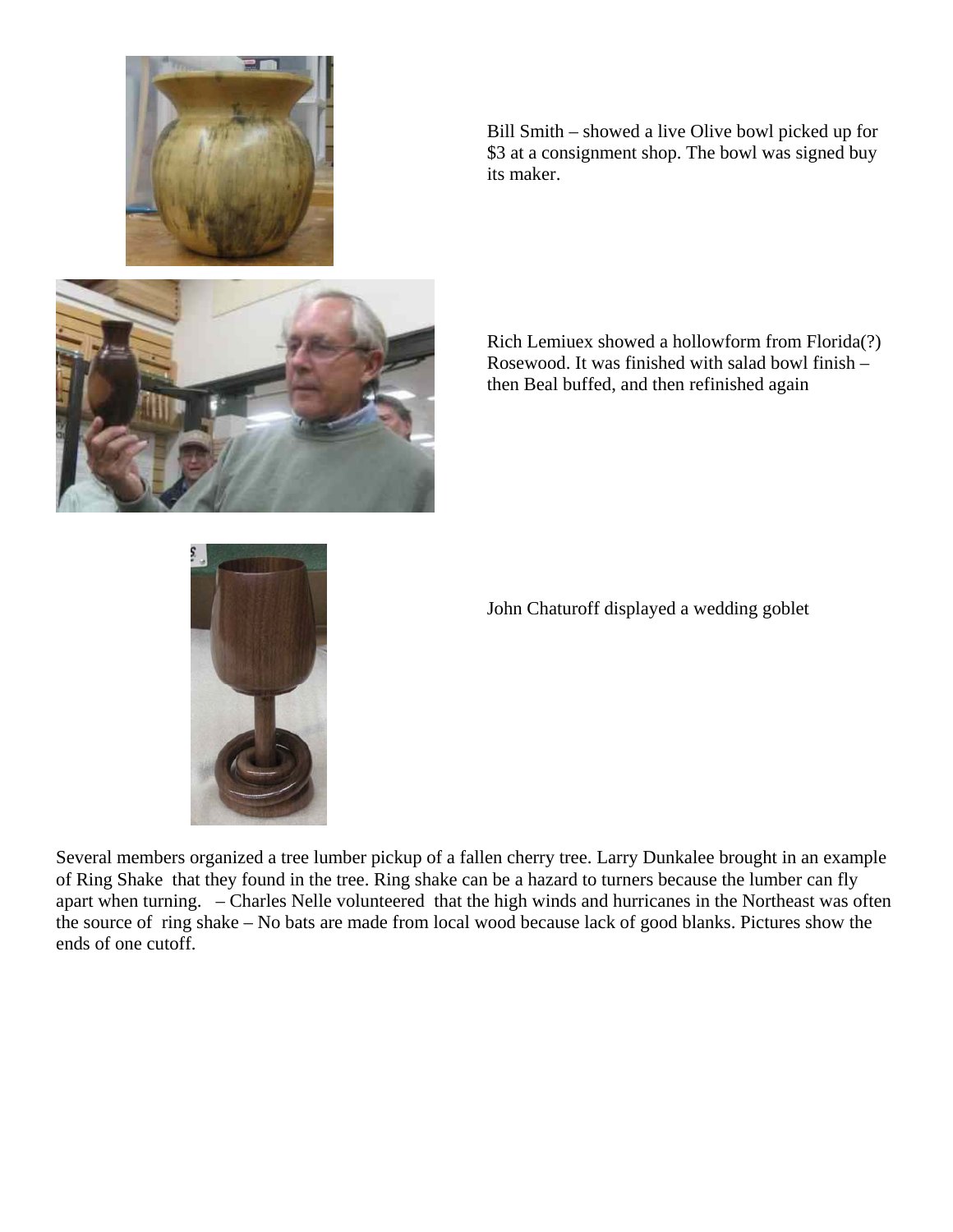

Anyone with photos, or ideas, of interest to the club, should send them to Henry Allsworth. at www.henry@allsworth.com

**Demonstration** 

Mark Nadeau showed his modified Sorby texturing tool, a plaque with sample end grain textures, and a textured goblet.





(Readable pictures of Mark's plaque should be available on our web site).

He then demonstrated using the Sorby micro texturing tool. He saw no need for the larger tool that sells for \$185. Sorby makes a series of micro tools sets that use same Aluminum handle. The texturing set lists for \$68, hollowing set for \$49 and spindle set for \$47



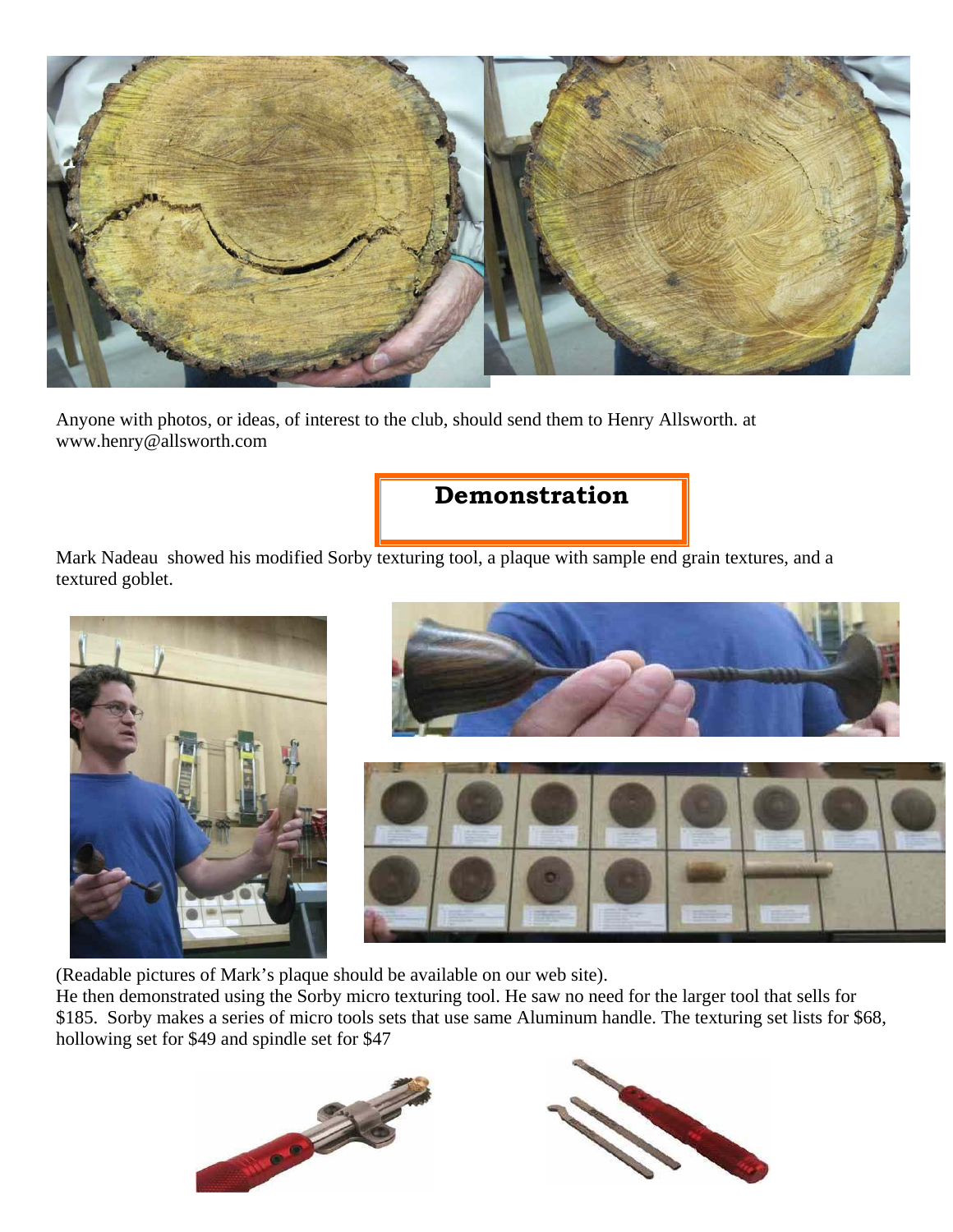Mark changed his Aluminum handle to wood and made it longer

The Micro texturing tool uses phosphor bronze not ball bearings, the standard texturing tool is supposed to use ball bearings. Mark got better results using a lathe speed of 400 rpm – higher speeds did not give good results The texturing works on hard woods, the harder the better, and in end grain. The tool is applied to center of piece and tilted to produce different patterns. A left tilt gives a CCW spiral. A right tilt gives a CW spiral. You can do both. The tool comes with single bevel 20 tooth and 34 tooth wheels. A double bevel texturing wheel is also available. A brass brush is used to clean out texturing. You should final -sand surface before texturing

Mark made several spirals on a Maple blank



Than made 3 different turnings on Walnut end grain



First with the tool held level

Then with a more downward pitch

 And finally with a greater downward pitch and with multiple passes

He found best results with the 20 tooth wheel and not so good results with the 34 tooth wheel. He epoxied the tool into handle w/ferrule and did not make a vent hole for epoxy. He clamped tool in the handle until epoxy set